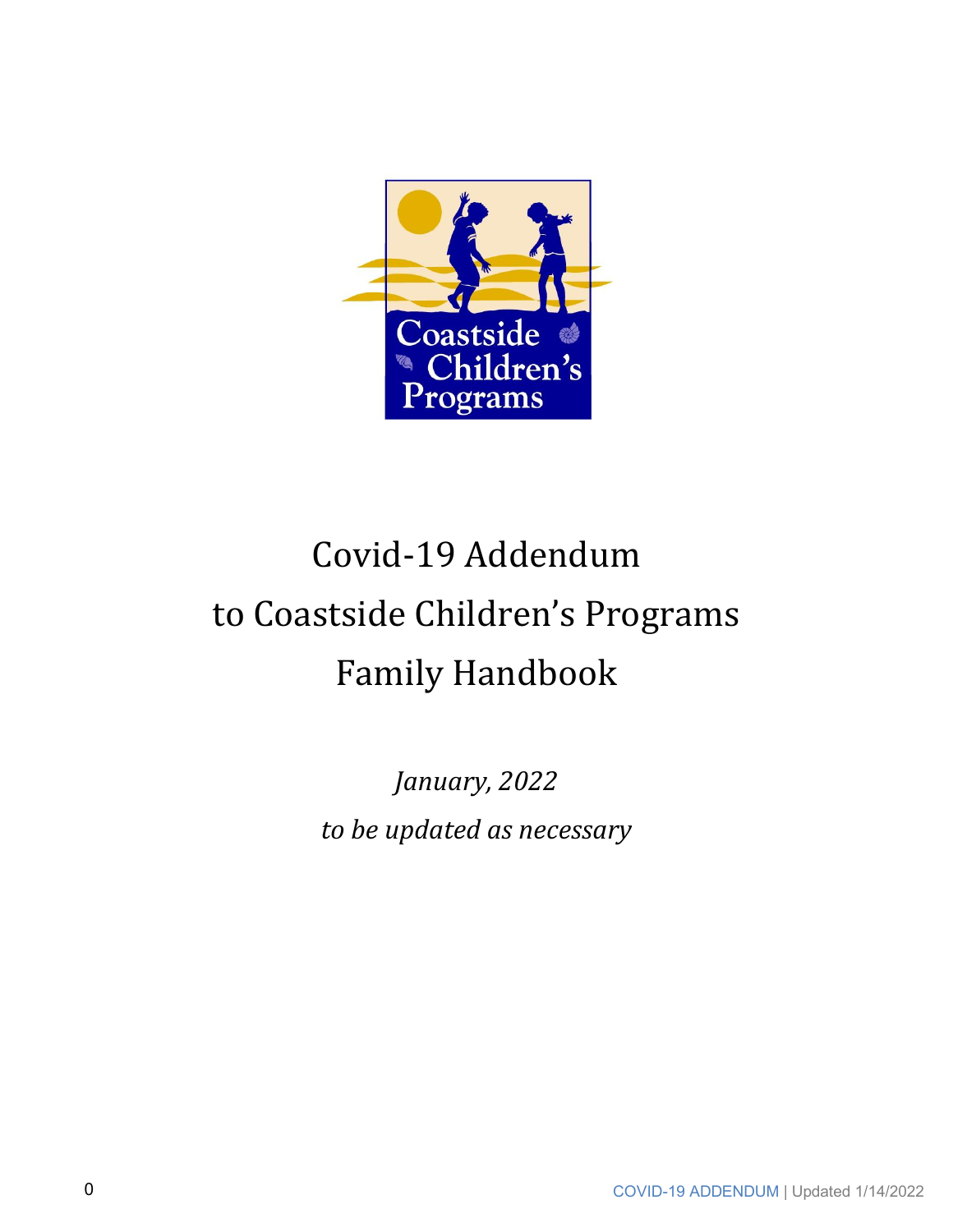# **Vaccination:**

On August 11, 2021, Governor Newsom and the California Department of Public Health (CDPH) issued a new health order requiring school districts to verify COVID-19 vaccination status for school workers. The CDPH Health Order requires that all school district workers and volunteers provide districts with proof of full vaccination status or undergo weekly COVID-19 testing and provide those results to their district.

Because Coastside Children's Programs (CCP) is located on the CUSD grounds and serves the same children and families, CCP will also be requiring all staff and volunteers to provide proof of COVID-19 full vaccination status or undergo weekly COVID-19 testing starting October 15, 2021.

We strongly encourage all individuals that are eligible to be vaccinated or to receive a booster do so.

## **Health and Safety Measures:**

- 1. If your child is sick, please do not send them to school. We recommend testing for anyone exhibiting COVID-19 symptoms. See guidance regarding Isolation and Quarantine for COVID-**19**
- 2. Children (ages 2+) and Staff are required to wear face coverings while at CCP. Children will not be required to wear face coverings while eating, drinking, or napping. Face covering breaks for children will be taken outdoors when physical distancing allows it.
- 3. Children and caregivers are required to wear face coverings at drop-off and pick-up.
- 4. Staff, Children and caregivers will be asked daily Health Screening questions and have a temperature check upon arrival. If a staff member, child, or caregiver has a temperature at or above 99.9 $\degree$  F they will not be allowed to enter the program.
- 5. Health screens will be done throughout the day. If your child shows signs of illness a family member will be contacted to pick up the child immediately.
- 6. Children and staff will practice frequent hand washing and use sanitizer as a secondary preventative.
- 7. Bathrooms will be sanitized between uses.
- 8. Toys and surfaces will be sanitized frequently.
- 9. Doors and windows are to be open to allow for additional ventilation.
- 10. Only essential CCP staff and children are allowed inside our programs, please make arrangements with your site supervisor if you would like to schedule an observation.
- 11. Conferences will be conducted virtually or outdoors with 6ft. social distancing.
- 12. Families are asked to practice 6-foot distancing at drop off, pick up, and at gatherings.

#### If we do not have an adequate number of staff available, a classroom and/or center may be closed.

# **Health Questionnaire:**

Staff and families will be required to respond to the following questionnaire daily upon arrival. Should any staff or family member respond yes to any of the following questions, the staff member or the child will not be allowed to participate in the program.

- 1. Have you or someone in your household experienced any of the following symptoms in the past 48 hours:
	- Fever or chills
	- Cough
	- Shortness of breath or difficulty breathing
	- Fatigue
	- Muscle or body aches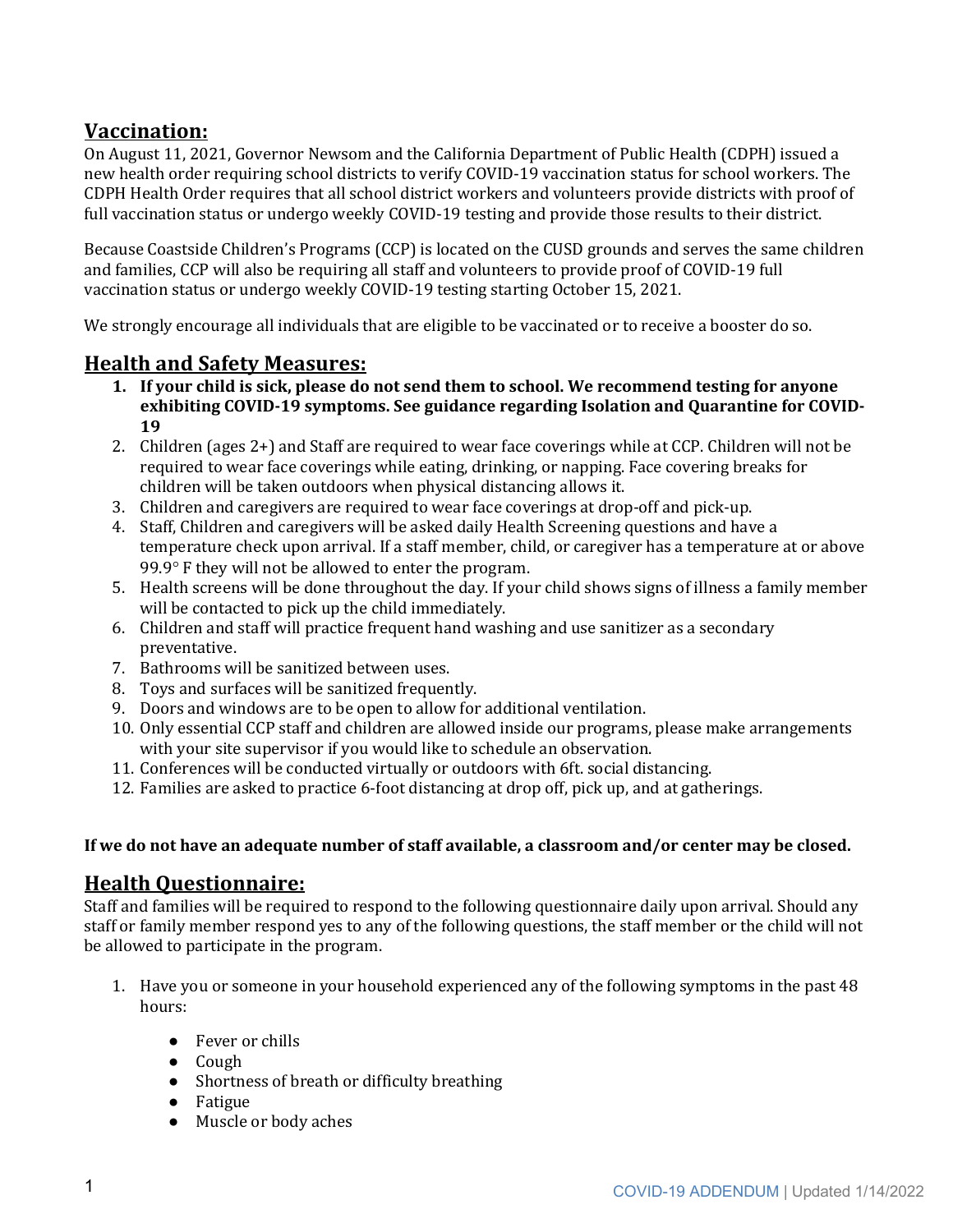- Headache
- New loss of taste or smell
- Sore throat
- Congestion or runny nose
- Nausea or vomiting
- Diarrhea
- 2. Have you or your child taken any fever reducing medications in the prior 24 hours?
- 3. Within the past 14 days have you or someone in your household lived in the same house as, or have had close contact (6 feet or closer for a cumulative total of 15 minutes) with:
	- Anyone who is known to have a confirmed case of COVID-19?
	- OR
	- Anyone who has any symptoms consistent with COVID-19?
- 4. Are you or anyone in your home isolating or quarantining because you may have been exposed to a person with COVID-19 or are worried that you may be sick with COVID-19?
- 5. Are you or anyone in your household currently waiting on the results of a COVID-19 test?

Families or staff that respond "yes" to any of the above questions are at risk of having or contracting COVID-19 and will not be permitted to attend without further information.

## **<u>Signs of Illness during Program:</u>**

Children will be monitored for signs of illness throughout the day. If your child shows signs of illness, we will immediately separate him or her from the group until picked-up.

A family member must be able to come pickup your child without delay (within 30 minutes) if they are exhibiting any of the following symptoms:

- Headache or tiredness, unable to participate in routine activities or need more care than staff can provide
- Fever with behavior changes, difficulty breathing, coughing, unusually tired, persistent crying, etc.
- Open sores, rash, signs of infection, etc.
- Runny nose with colored mucus
- Diarrhea or vomiting

A child excluded from the group based on any of the above criteria will not be able to return to CCP until the family speaks with the Site Supervisor and provides the requested documentation. Please do not arrive for drop off after illness without prior approval.

# **Cleaning and Sanitizing:**

- The entire facility will be cleaned and sanitized nightly by our regular janitorial staff.
- During the day, our teachers will be cleaning and sanitizing materials, adhering to guidelines set by San Mateo County Health Department and the CDC.
- We use cleaning solutions approved by the EPA and designated as effective against Covid-19 virus.
- High-touch surfaces, such as tabletops, chairs, door handles, will be cleaned and sanitized often throughout the day. Toilets and sink handles will be sanitized between each use.
- Materials that are shared or mouthed by children will be placed in a bin, cleaned and sanitized before the next use.
- We will clean and sanitize nap cots daily.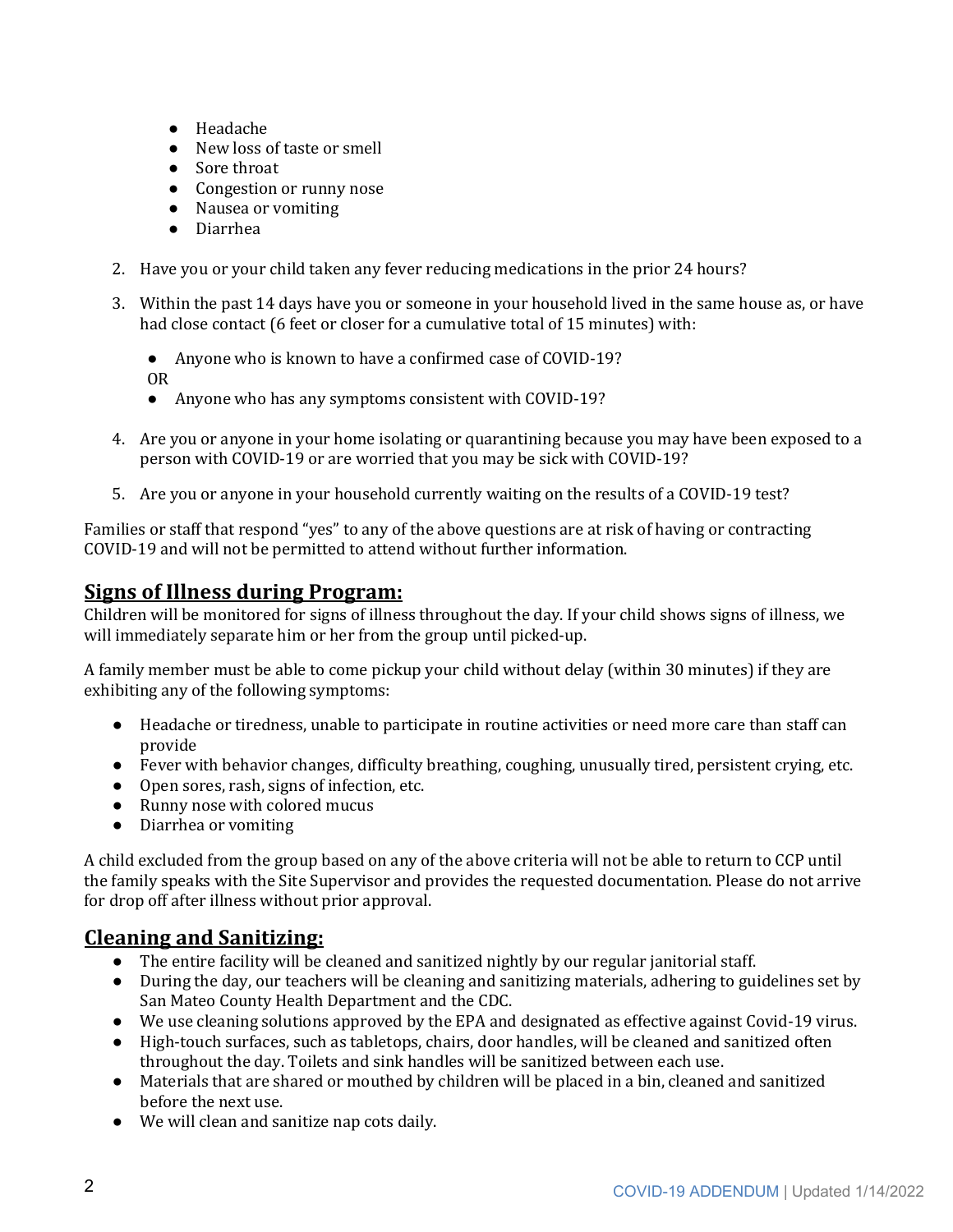# **Isolation & Quarantine**

A close contact is defined as an individual who was within 6 feet of a person who tested COVID positive for more than 15 minutes over a 24-hour period.

# **School Age Children:**

CCP follows the same guidelines as the K-12 schools. If your child is cleared to attend public school **they may also attend CCP.**

#### NEW Isolation Guidance for individuals who test POSITIVE, regardless of vaccination status:

- **Isolate at home** for at least 5 days.
- Isolation can end after day 5 if symptoms are not present or are resolving **and** a test performed on day 5 or later tests negative. Day 0 is the day symptoms start, if you do not have symptoms day 0 is the date of your test.
- If unable to test or choosing not to test, and symptoms are not present or are resolving, isolation can end after day 10.
- If fever is present, isolation should be continued until fever resolves.
- If symptoms, other than fever, are not resolving continue to isolate until symptoms are resolving or until after day 10.

Wear a well-fitting mask around others for a total of 10 days (KN95 preferred),

#### **Unvaccinated Close Contact Children (exposure in a school setting) Modified Quarantine:**

Currently there is no change to the Modified Quarantine policy for children who are close contacts to a confirmed COVID case in the school setting.

Continue to attend school for in-person instruction if they:

- Are Asymptomatic (no symptoms)
- Wear a mask over nose and mouth (KN95 preferred)
- Undergo at least two tests during modified quarantine and provide negative test results to Site Supervisor. Inform your Site Supervisor if your child is participating in pool testing through CUSD. Pool testing will count towards your two test as long as the testing dates are after the exposure date. Example a child was exposed on Wed. January 5, 2022 the 10-day modified quarantine ends on January 16<sup>th</sup>, pool testing is on Tuesdays. There is only one Tuesday during the modified quarantine period, so you will have to provide results from a rapid home test or PCR test, the second test will be covered through pool testing.
- $\bullet$  Continue to quarantine for all extracurricular activities

#### **Unvaccinated Close Contact (exposure outside of school):**

- Ouarantine at home for at least 5 days, after your last contact with a person who has COVID-19.  $(data of last contact is day 0)$
- Test on or after day 5.
- Quarantine can end after day 5 if symptoms are not present and a diagnostic specimen collected on day 5 or later tests negative.
- If unable to test or choosing not to test, and symptoms are not present, quarantine can end after day 10.
- Wear a well-fitting mask around others for a total of 10 days, especially in indoor settings
- If testing positive, follow isolation recommendations above.
- If symptoms develop, test and stay home.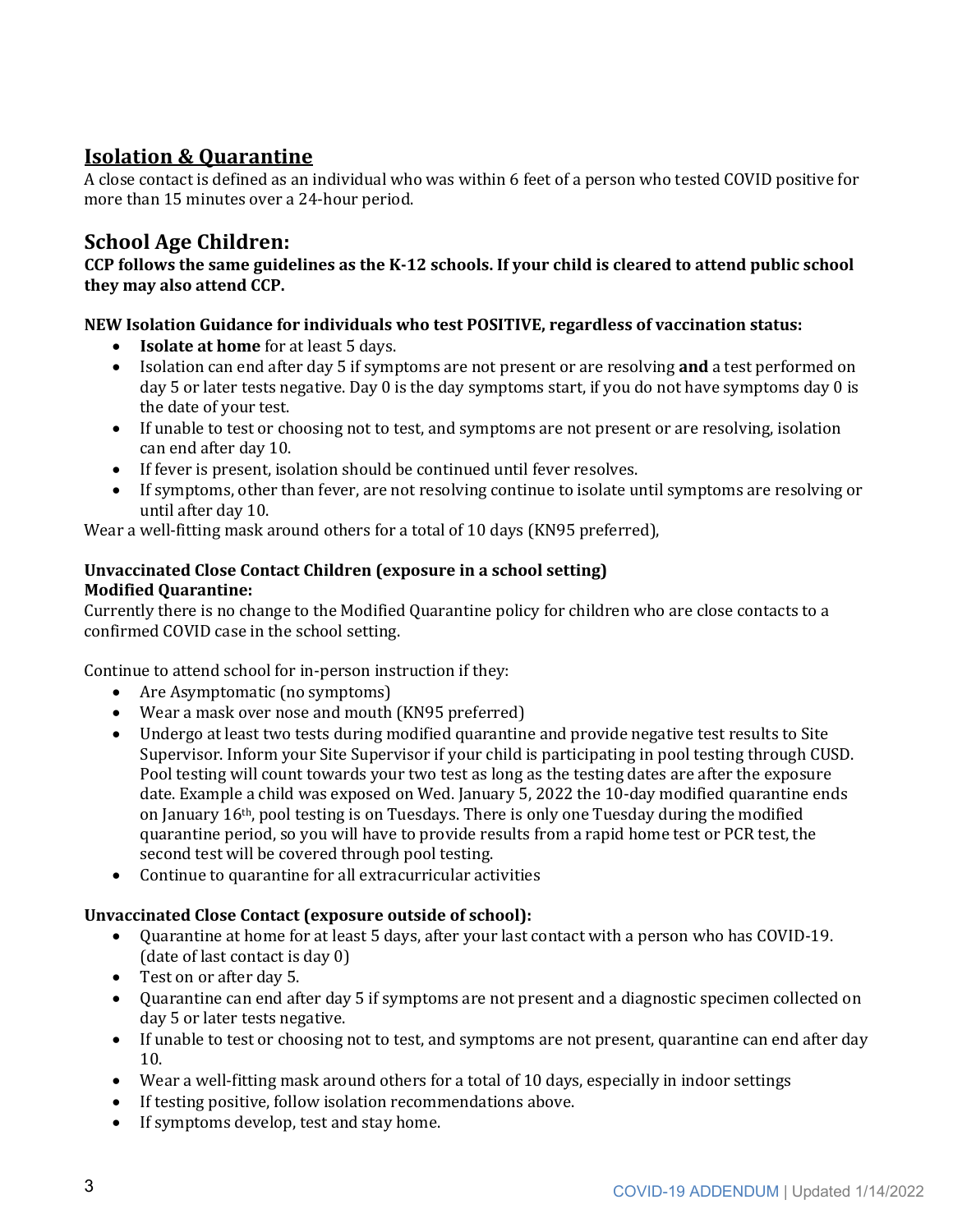# **Preschool- Age Children:**

Due to the nature of Preschool and that preschool age children are not eligible for vaccination. We are following best practice and not adopting a test out of quarantine policy for children in our care. The following guidelines apply:

**Preschool Children who test POSITIVE** (if using a home test please report it to your doctor or public health)

• Stay home and Isolate for 10 days from the positive test or start of symptoms (test date or start of symptoms is day  $0$ ).

**And**

- At least 24 hours have passed since the last fever without the use of fever-reducing medications **And**
- Symptoms have improved

#### **Preschool Children who are Close Contacts**

Asymptomatic (no symptoms)

- Quarantine for 10 days, from the date of last contact. (date of last contact is day 0)
- Recommend testing 5 days after exposure
- May not test out of quarantine

Symptomatic

- Get Tested
- Negative test result
	- $\circ$  Quarantine for 10 days from the start of symptoms. (start of symptoms date is day 0)
	- $\circ$  May not test out of quarantine
- Positive test result
	- $\circ$  Isolate for 10 days from the start of symptoms (start of symptom date is day 0)

**And**

 $\circ$  At least 24 hours have passed since the last fever without the use of fever-reducing medication

**And**

 $\circ$  Symptoms have improved

# **CCP Staff:**

#### **NEW Isolation Guidance for individuals who test POSITIVE, regardless of vaccination status:**

- **Isolate** for at least 5 days from the start of symptoms or test date if asymptomatic (no symptoms). Day 0 is the day symptoms start or if no symptoms the date of your test.
- Isolation can end after day 5 if:
	- o symptoms are not present or are resolving

**And**

- $\circ$  A test performed on day 5 or later tests negative. Antigen test<sup>\*</sup> is preferred.
- If you are unable to test or choose not to test, and symptoms are not present or are resolving, isolation can end after day 10.
- If fever is present, isolation should be continued until fever resolves and at least 24 hours have passed since the last fever without the use of fever-reducing medications.
- If symptoms, other than fever, are not resolving continue to isolate until symptoms are resolving or until after day 10.